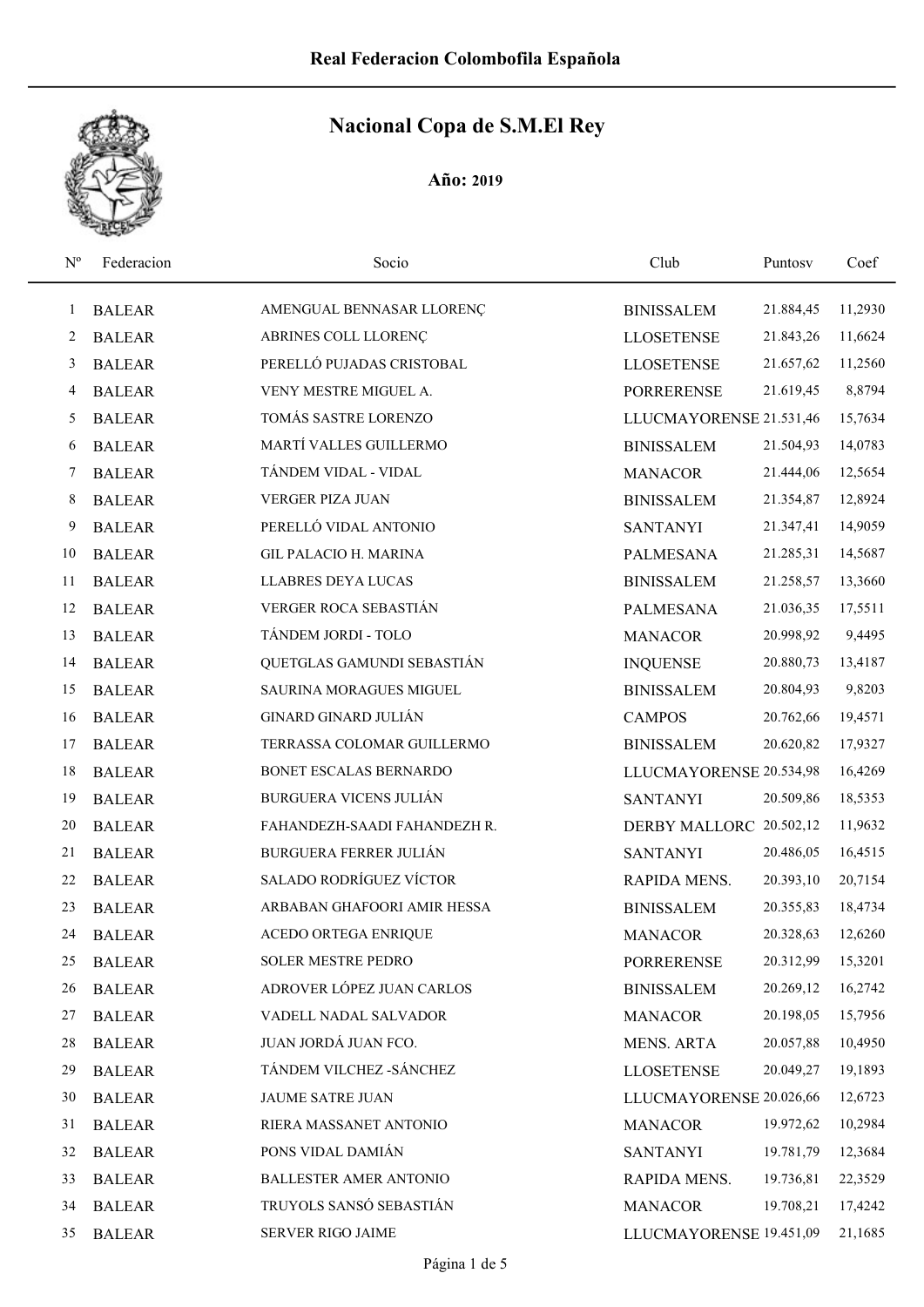| $N^{\rm o}$ | Federacion    | Socio                         | Club                    | Puntosy   | Coef    |
|-------------|---------------|-------------------------------|-------------------------|-----------|---------|
| 36          | <b>BALEAR</b> | LLULL AXARTELL JAIME          | LLUCMAYORENSE 19.402,51 |           | 16,7218 |
| 37          | <b>BALEAR</b> | <b>CASTOR SASTRE BERNARDO</b> | <b>LLOSETENSE</b>       | 19.323,28 | 11,5059 |
| 38          | <b>BALEAR</b> | JAUME OLIVER ANTONIA          | <b>LA DEPORTIVA</b>     | 19.314,27 | 17,0251 |
| 39          | <b>BALEAR</b> | BARCELÓ SAGRERA SALVADOR      | <b>CAMPOS</b>           | 19.012,18 | 20,2449 |
| 40          | <b>BALEAR</b> | MAHINDO ALEMANY ANTONI J.     | <b>BINISSALEM</b>       | 18.972,45 | 10,2057 |
| 41          | <b>BALEAR</b> | ROTGER SÁNCHEZ MARCOS         | RAPIDA MENS.            | 18.811,49 | 16,2067 |
| 42          | <b>BALEAR</b> | PROHENS MAS BARTOLOMÉ         | <b>CAMPOS</b>           | 18.747,62 | 19,3596 |
| 43          | <b>BALEAR</b> | VILCHES VILCHES TORCUATO      | <b>ES PILARI</b>        | 18.666,39 | 22,0113 |
| 44          | <b>BALEAR</b> | RODRÍGUEZ MARTÍN JOSÉ         | RAPIDA MENS.            | 18.592,55 | 21,0496 |
| 45          | <b>BALEAR</b> | GORNALS FERRER MIGUEL A.      | <b>PORRERENSE</b>       | 18.575,43 | 18,0007 |
| 46          | <b>BALEAR</b> | SASTRE BARBERO LAUREANO       | <b>CAMPOS</b>           | 18.468,58 | 21,1408 |
| 47          | <b>BALEAR</b> | REYNES SOCIAS PEDRO           | <b>BINISSALEM</b>       | 18.344,42 | 16,4929 |
| 48          | <b>BALEAR</b> | <b>BOSCH MIR JUAN</b>         | <b>ES PILARI</b>        | 18.301,98 | 13,5404 |
| 49          | <b>BALEAR</b> | <b>BIBILONI JAUME ANTONIO</b> | <b>BINISSALEM</b>       | 18.291,34 | 17,4334 |
| 50          | <b>BALEAR</b> | <b>SALVA FERRA PABLO</b>      | RAPIDA MENS.            | 18.212,13 | 13,5319 |
| 51          | <b>BALEAR</b> | VADELL FUSTER BUENAVENTURA    | <b>MANACOR</b>          | 18.210,31 | 9,9846  |
| 52          | <b>BALEAR</b> | LLADÓ BONET JOSÉ              | <b>LA DEPORTIVA</b>     | 18.183,82 | 20,8240 |
| 53          | <b>BALEAR</b> | MONTSERRAT PUJOL JUAN         | <b>LA DEPORTIVA</b>     | 18.142,73 | 17,9294 |
| 54          | <b>BALEAR</b> | ADROVER VIDAL BARTOLOMÉ       | <b>SANTANYI</b>         | 18.111,74 | 15,2022 |
| 55          | <b>BALEAR</b> | MONSERRAT RAFAL JULIÁN        | LLUCMAYORENSE 18.034,00 |           | 18,6322 |
| 56          | <b>BALEAR</b> | SASTRE GONZÁLEZ ÁNGEL         | <b>CAMPOS</b>           | 17.942,72 | 17,5729 |
| 57          | <b>BALEAR</b> | <b>GINARD LLADÓ JAIME</b>     | <b>CAMPOS</b>           | 17.894,22 | 18,6156 |
| 58          | <b>BALEAR</b> | VICH SALOM BARTOLOMÉ          | RAPIDA MENS.            | 17.875,74 | 21,5712 |
| 59          | <b>BALEAR</b> | TERRASA ROSELLÓ JUAN          | <b>MENS. ARTA</b>       | 17.874,13 | 16,4993 |
| 60          | <b>BALEAR</b> | NADAL PERELLÓ GABRIEL         | <b>PORRERENSE</b>       | 17.768,46 | 19,5947 |
| 61          | <b>BALEAR</b> | COLL BARCELÓ ANTONIO          | RAPIDA MENS.            | 17.729,47 | 26,4465 |
| 62          | <b>BALEAR</b> | BARCELÓ TABERNER BARTOLOMÉ    | LLUCMAYORENSE 17.687,55 |           | 25,0254 |
| 63          | <b>BALEAR</b> | HERNÁNDEZ CABRERA ANTONIO     | LLUCMAYORENSE 17.587,36 |           | 19,0087 |
| 64          | <b>BALEAR</b> | PERELLÓ VIDAL LORENZO         | <b>SANTANYI</b>         | 17.529,37 | 24,7159 |
| 65          | <b>BALEAR</b> | OLLER MOJER MIGUEL ÁNGEL      | LLUCMAYORENSE 17.474,78 |           | 23,0352 |
| 66          | <b>BALEAR</b> | TERRASSA COSTA MATEO          | <b>BINISSALEM</b>       | 17.344,11 | 17,5797 |
| 67          | <b>BALEAR</b> | MOREY BARCELÓ SEBASTIÁN       | RAPIDA MENS.            | 17.108,43 | 18,0626 |
| 68          | <b>BALEAR</b> | BURGUERA VIDAL ANTONIO        | <b>SANTANYI</b>         | 17.104,08 | 26,3981 |
| 69          | <b>BALEAR</b> | CREUS GARAU BARTOLOMÉ         | LLUCMAYORENSE 16.879,79 |           | 24,1429 |
| 70          | <b>BALEAR</b> | BLANCO FERRANDO PEDRO         | RAPIDA MENS.            | 16.784,36 | 17,6321 |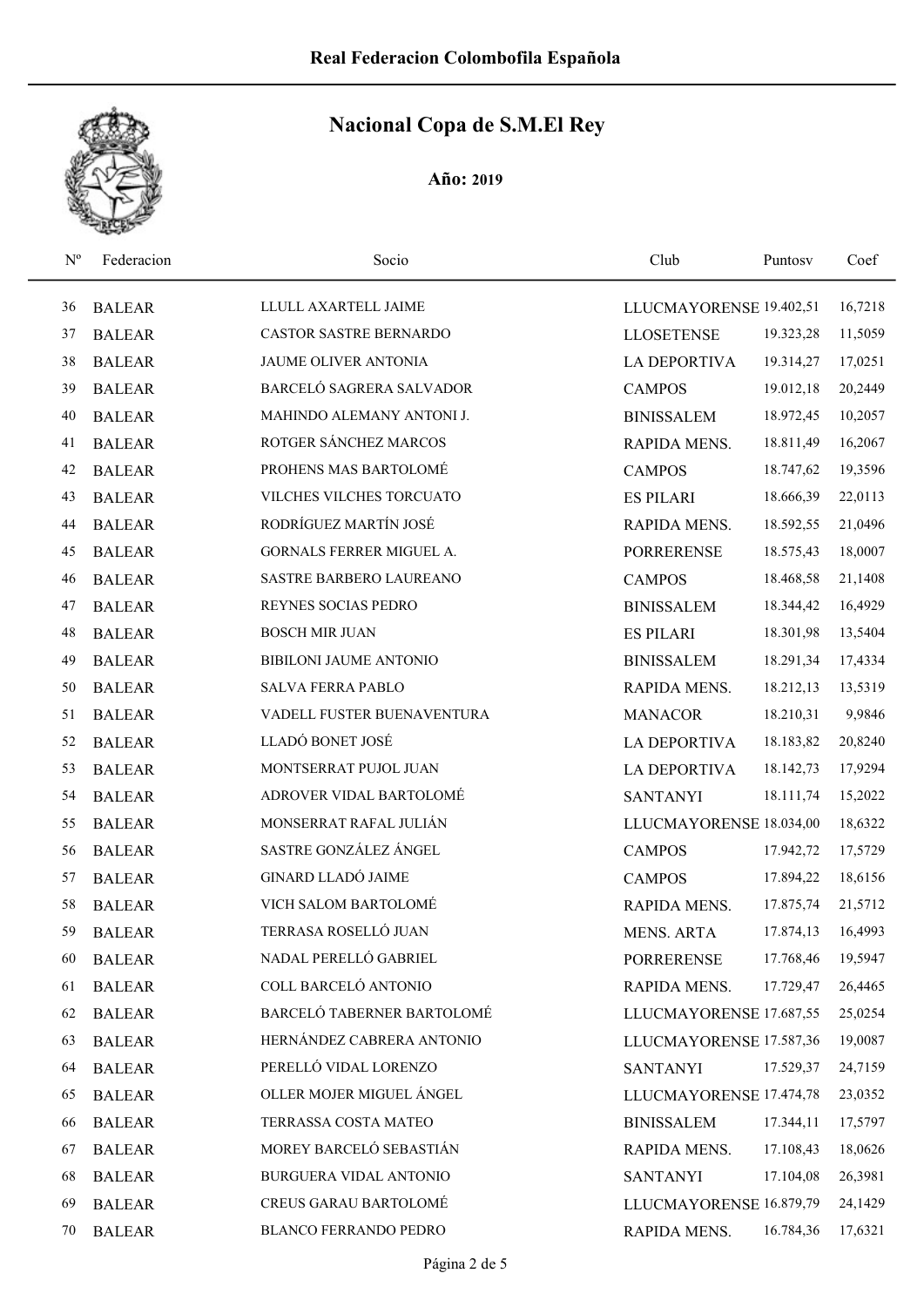| $N^{o}$ | Federacion    | Socio                        | Club                    | Puntosy   | Coef    |
|---------|---------------|------------------------------|-------------------------|-----------|---------|
| 71      | <b>BALEAR</b> | SORELL SALVA GABRIEL         | <b>ES PILARI</b>        | 16.723,70 | 25,5298 |
| 72      | <b>BALEAR</b> | <b>BLANCH ALCINA ANTONI</b>  | <b>SANTANYI</b>         | 16.248,18 | 22,5843 |
| 73      | <b>BALEAR</b> | PROHENS SALOM ANDRÉS         | LLUCMAYORENSE 16.202,59 |           | 22,1757 |
| 74      | <b>BALEAR</b> | CRUELLAS ROSELLÓ JULIÁN      | <b>MANACOR</b>          | 16.177,91 | 20,8868 |
| 75      | <b>BALEAR</b> | LEBRÓN LINARES JOSÉ          | <b>MANACOR</b>          | 16.168,29 | 8,3966  |
| 76      | <b>BALEAR</b> | TÁNDEM MUNTANER - MORA       | <b>PORRERENSE</b>       | 16.093,46 | 21,0608 |
| 77      | <b>BALEAR</b> | TÁNDEM MARCOS - PEDRO        | <b>LA DEPORTIVA</b>     | 16.019,13 | 22,1869 |
| 78      | <b>BALEAR</b> | BARCELÓ GARCÍAS JAIME        | <b>CAMPOS</b>           | 16.001,93 | 24,4334 |
| 79      | <b>BALEAR</b> | <b>CUTILLAS BERGAS JAIME</b> | <b>MENS. ARTA</b>       | 15.661,27 | 14,4277 |
| 80      | <b>BALEAR</b> | ANDONOV HRISTOV ALEKSANDAR   | <b>BINISSALEM</b>       | 15.474,84 | 16,1748 |
| 81      | <b>BALEAR</b> | PROHENS VICENS BARTOLOMÉ     | <b>CAMPOS</b>           | 15.151,04 | 21,9502 |
| 82      | <b>BALEAR</b> | ARBONA FORNERS ANTONIO       | <b>BINISSALEM</b>       | 15.021,40 | 21,8072 |
| 83      | <b>BALEAR</b> | FERNANDEZ FERNANDEZ DAVID    | <b>BINISSALEM</b>       | 14.950,24 | 18,7416 |
| 84      | <b>BALEAR</b> | MARTÍN VIDAL ANTONIO         | <b>ES PILARI</b>        | 14.927,92 | 17,4876 |
| 85      | <b>BALEAR</b> | PUJOL CALAFELL ANTONIO       | <b>PORRERENSE</b>       | 14.864,95 | 17,6131 |
| 86      | <b>BALEAR</b> | POU MESQUIDA JAIME           | <b>MANACOR</b>          | 14.782,15 | 7,6032  |
| 87      | <b>BALEAR</b> | <b>GINARD NICOLAU PEDRO</b>  | <b>MENS. ARTA</b>       | 14.270,72 | 15,1826 |
| 88      | <b>BALEAR</b> | PÉREZ LÓPEZ AGUSTÍN          | <b>ES PILARI</b>        | 14.059,97 | 14,8907 |
| 89      | <b>BALEAR</b> | SÁNCHEZ PERELLÓ JOSÉ G.      | <b>LLOSETENSE</b>       | 14.018,49 | 12,0371 |
| 90      | <b>BALEAR</b> | BALLESTER SERVERA SEBASTIÁ   | LLUCMAYORENSE 13.855,86 |           | 16,5867 |
| 91      | <b>BALEAR</b> | <b>MIR PASTOR MIGUEL</b>     | <b>PALMESANA</b>        | 13.736,59 | 20,3181 |
| 92      | <b>BALEAR</b> | FERRER RAMIS GUILLÉN         | <b>BINISSALEM</b>       | 13.430,76 | 15,7613 |
| 93      | <b>BALEAR</b> | NICOLAU GAMUNDI SEBASTIA     | <b>INQUENSE</b>         | 13.381,15 | 10,2774 |
| 94      | <b>BALEAR</b> | <b>SUREDA CABRER DOMINGO</b> | <b>MANACOR</b>          | 13.352,24 | 11,7940 |
| 95      | <b>BALEAR</b> | PIZA SALOM JUAN MIGUEL       | <b>BINISSALEM</b>       | 13.183,80 | 22,5760 |
| 96      | <b>BALEAR</b> | GONZÁLEZ SITJAR JOSÉ MANUEL  | <b>PORRERENSE</b>       | 13.109,42 | 21,4609 |
| 97      | <b>BALEAR</b> | SASTRE SANNA PABLO           | <b>ES PILARI</b>        | 12.891,54 | 20,5506 |
| 98      | <b>BALEAR</b> | LLANERAS SUREDA JAIME        | MENS. ARTA              | 12.332,66 | 18,4647 |
| 99      | <b>BALEAR</b> | TORRES CERDA SEBASTIÁN       | A. POLLESINA            | 11.906,51 | 11,9536 |
| 100     | <b>BALEAR</b> | GARCÍAS MEZQUIDA ANTONIO     | <b>CAMPOS</b>           | 11.704,93 | 9,6608  |
| 101     | <b>BALEAR</b> | VILLALONGA COLL LORENZO      | <b>LLOSETENSE</b>       | 11.703,66 | 15,6699 |
| 102     | <b>BALEAR</b> | TORRENS PLANAS MIGUEL        | <b>INQUENSE</b>         | 11.593,76 | 13,0412 |
| 103     | <b>BALEAR</b> | MUNTANER ORELL JOSÉ          | A. POLLESINA            | 11.530,54 | 16,7973 |
| 104     | <b>BALEAR</b> | LLADÓ SERVERA LUCAS          | <b>SANTANYI</b>         | 11.001,74 | 14,4198 |
| 105     | <b>BALEAR</b> | <b>GÓMEZ FONT RAFAEL</b>     | PALMESANA               | 10.800,18 | 13,0953 |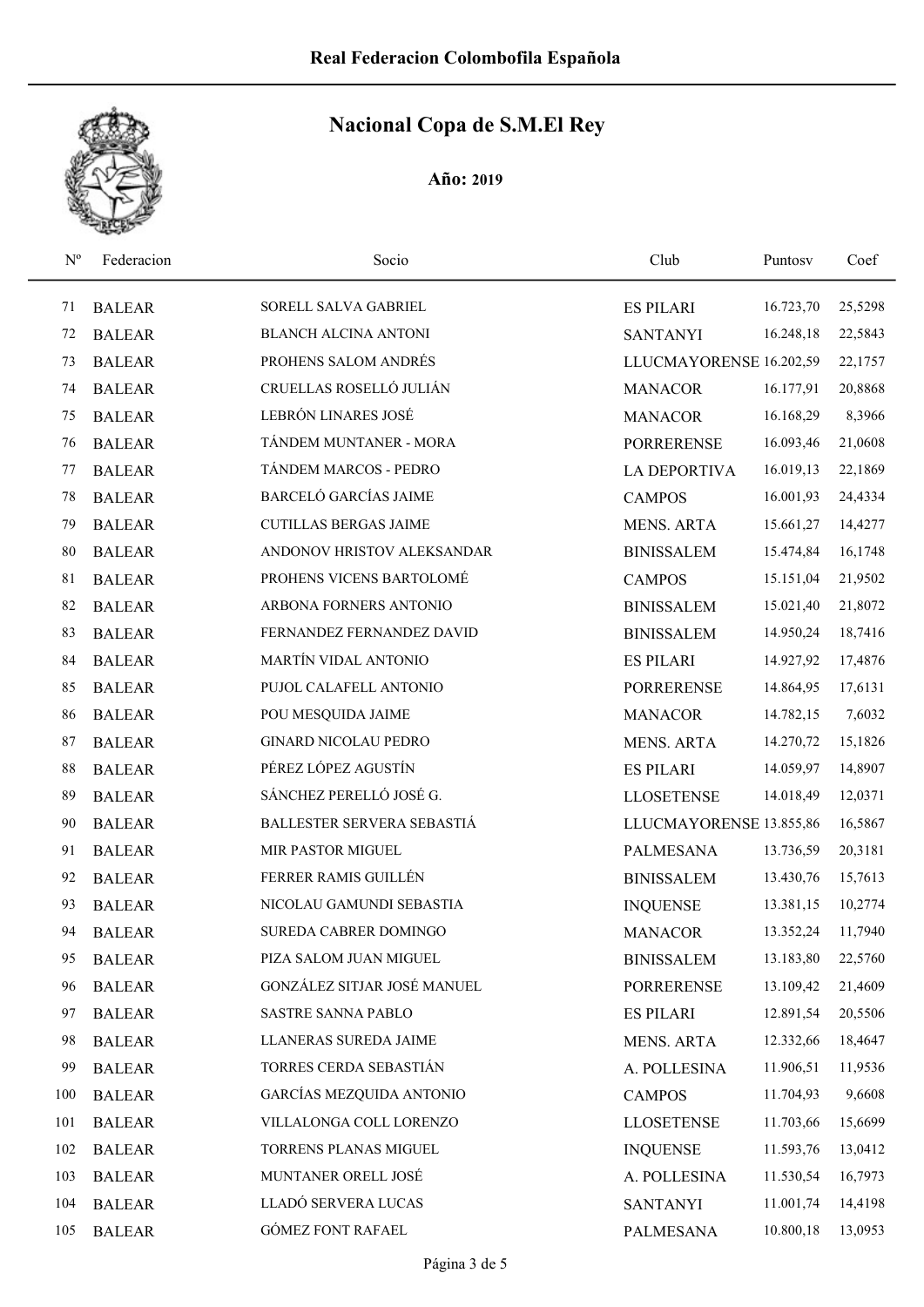| $N^{\rm o}$ | Federacion    | Socio                        | Club                | Puntosy   | Coef    |
|-------------|---------------|------------------------------|---------------------|-----------|---------|
| 106         | <b>BALEAR</b> | GONZÁLEZ FERRER SALVADOR     | <b>PALMESANA</b>    | 10.634,21 | 13,1968 |
| 107         | <b>BALEAR</b> | ADRÓVER FORNES CARLOS        | <b>BINISSALEM</b>   | 10.624,72 | 17,5388 |
| 108         | <b>BALEAR</b> | MARTORELL FULLANA JAIME      | <b>BINISSALEM</b>   | 10.534,52 | 14,0362 |
| 109         | <b>BALEAR</b> | SERRA BONET ANTONIO          | <b>SANTANYI</b>     | 10.207,24 | 19,7795 |
| 110         | <b>BALEAR</b> | <b>SEGUI FEMENIAS JORGE</b>  | <b>LA DEPORTIVA</b> | 10.163,08 | 24,9039 |
| 111         | <b>BALEAR</b> | FANDIÑO RODRÍGUEZ HANZEL     | <b>PALMESANA</b>    | 10.149,12 | 18,0094 |
| 112         | <b>BALEAR</b> | VICARIO DORRADO MIGUEL       | <b>PALMESANA</b>    | 10.041,44 | 6,4779  |
| 113         | <b>BALEAR</b> | NICOLAU NOGUERA PEDRO        | <b>SANTANYI</b>     | 9.976,09  | 13,0920 |
| 114         | <b>BALEAR</b> | MONSERRAT CLAR JUAN          | <b>SANTANYI</b>     | 9.911,80  | 17,1657 |
| 115         | <b>BALEAR</b> | <b>CIRER FERRIOL TONI</b>    | <b>BINISSALEM</b>   | 9.649,53  | 14,4255 |
| 116         | <b>BALEAR</b> | QUETGLAS GAMUNDI PEDRO       | <b>INQUENSE</b>     | 9.496,98  | 8,5345  |
| 117         | <b>BALEAR</b> | ORDINAS SALVA JOAN           | <b>BINISSALEM</b>   | 9.345,16  | 15,8786 |
| 118         | <b>BALEAR</b> | MAYOL ROSSELLÓ PERE          | <b>CAMPOS</b>       | 9.159,11  | 8,7277  |
| 119         | <b>BALEAR</b> | PROHENS VICENS ANDRÉS        | <b>CAMPOS</b>       | 9.040,81  | 18,9812 |
| 120         | <b>BALEAR</b> | <b>JURADO MATAS FÉLIX</b>    | <b>LA DEPORTIVA</b> | 8.982,59  | 11,7065 |
| 121         | <b>BALEAR</b> | AMENGUAL CARRILLO GUILLERMO  | RAPIDA MENS.        | 8.904,69  | 21,1754 |
| 122         | <b>BALEAR</b> | PAYERAS OLIVER PEDRO A.      | <b>INQUENSE</b>     | 8.893,11  | 15,1386 |
| 123         | <b>BALEAR</b> | FERRAGUT SEGUÍ ANTONIO       | <b>BINISSALEM</b>   | 8.865,09  | 18,3134 |
| 124         | <b>BALEAR</b> | TORRES LUQUE CRISTÓBAL       | A. POLLESINA        | 8.777,09  | 13,3277 |
| 125         | <b>BALEAR</b> | LLADÓ MAS BÁRBARA MAGDALEN   | <b>CAMPOS</b>       | 8.702,99  | 16,1488 |
| 126         | <b>BALEAR</b> | PIZA FERRER ANTONIO LUIS     | RAPIDA MENS.        | 8.591,44  | 14,6483 |
| 127         | <b>BALEAR</b> | FIDALGO BESTARD MIGUEL       | RAPIDA MENS.        | 8.484,72  | 6,1606  |
| 128         | <b>BALEAR</b> | SERVERA BORDOY JOSÉ          | A. POLLESINA        | 8.342,87  | 10,2808 |
| 129         | <b>BALEAR</b> | MUÑOZ GUTIÉRREZ MANUEL       | <b>PALMESANA</b>    | 8.263,13  | 9,9790  |
| 130         | <b>BALEAR</b> | FONTIRROIG PERELLÓ DOMINGO   | <b>SANTANYI</b>     | 8.112,45  | 15,4378 |
| 131         | <b>BALEAR</b> | GAYA BAUZA JOAN LLUIS        | <b>LLOSETENSE</b>   | 8.109,50  | 19,1676 |
| 132         | <b>BALEAR</b> | LLUCH DUBÓN SANTIAGO         | <b>CAMPOS</b>       | 7.984,41  | 12,6453 |
| 133         | <b>BALEAR</b> | VARA MARQUET GREGORIO        | A. POLLESINA        | 7.912,22  | 20,9438 |
| 134         | <b>BALEAR</b> | GOMIS TOMÁS PEDRO A.         | <b>CAMPOS</b>       | 7.909,80  | 6,1351  |
| 135         | <b>BALEAR</b> | BISBAL MORA JOAN JESÚS       | <b>LA DEPORTIVA</b> | 7.258,69  | 9,1526  |
| 136         | <b>BALEAR</b> | MONTILLA MORENO FRANCISCO A. | <b>ES PILARI</b>    | 7.219,61  | 10,6537 |
| 137         | <b>BALEAR</b> | REBASSA SASTRE MATIES        | <b>PALMESANA</b>    | 7.064,64  | 17,4610 |
| 138         | <b>BALEAR</b> | ROSELLÓ BRUNET JAIME         | MENS. ARTA          | 6.924,73  | 9,3819  |
| 139         | <b>BALEAR</b> | BLANQUER DOMENGE GUILLERMO   | <b>MANACOR</b>      | 6.780,18  | 4,7365  |
| 140         | <b>BALEAR</b> | LUCESCU VALENTIN             | A. POLLESINA        | 6.644,26  | 13,3542 |